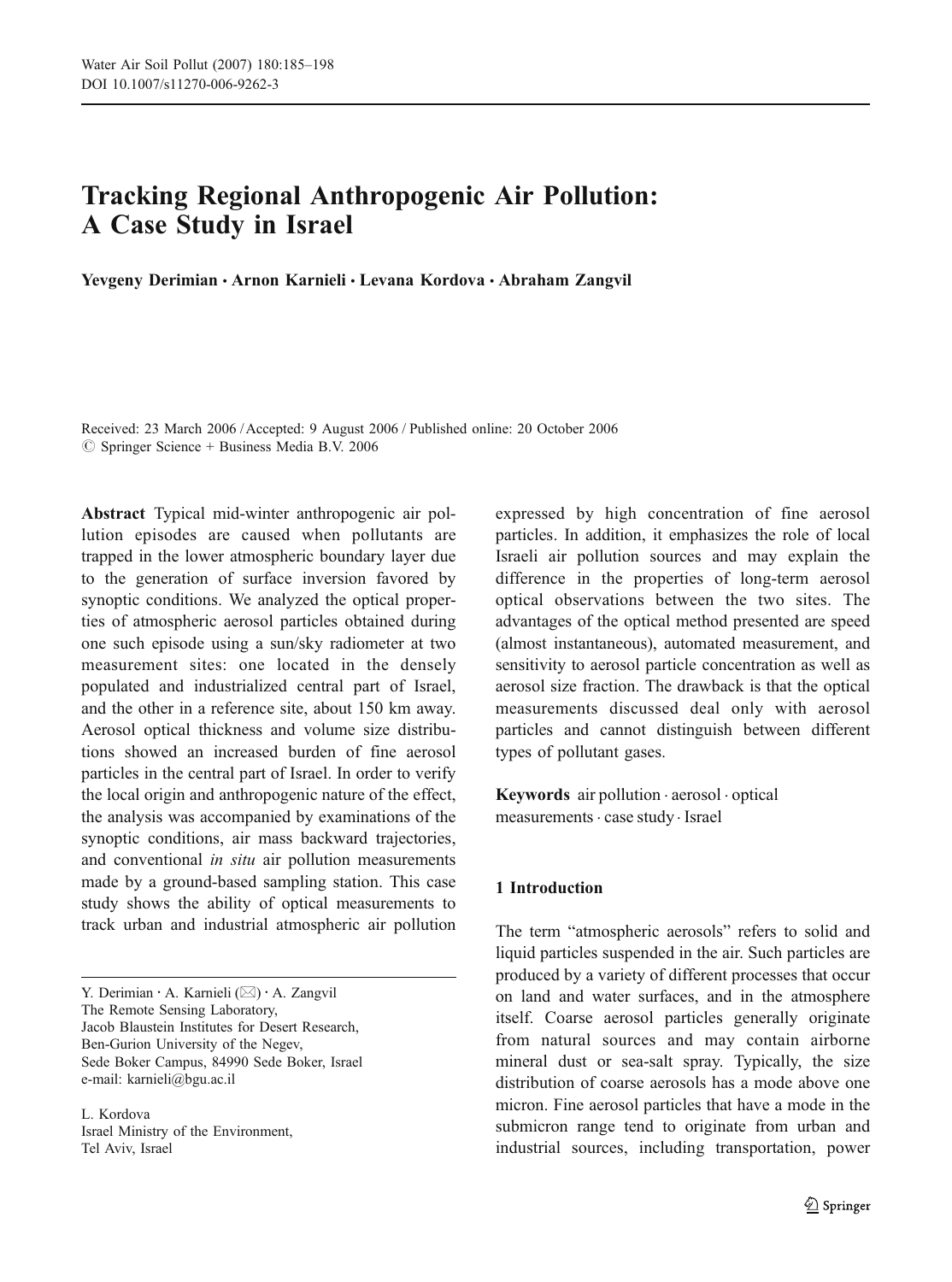generation, and secondary material formed by gas-toparticle conversion mechanisms (Seinfeld and Pandis, [1998](#page-13-0)). Natural sources like smoke from biomass burning, ash, and sulfur dioxide released from volcanic eruptions, are also included among the fine particles. Alongside aerosol particles, urban and industrial sources also generate air pollutant gases, such as sulfur dioxide  $(SO_2)$ , nitrogen oxide  $(NO_x)$ , carbon monoxide (CO), and tropospheric ozone  $(O_3)$ . Concentrations of both aerosol particles and pollutant gases tend to increase during air pollution episodes.

Studies of air quality and pollutant sources in Israel are challenging due to interactions between imported pollution, local pollution sources, various synoptic conditions and complex topography. There have been numerous studies on air quality in Israel addressing pollutant gas concentrations and measurements of particulate mass concentrations at the surface level. Koch and Dayan [\(1992](#page-12-0)) and Nirel and Dayan [\(2001](#page-13-0)) investigated  $SO_2$  and  $NO_x$  pollutant gases from local sources in the Coastal Plain of Israel, together with meteorological condition analysis. A numerical simulation was applied by Ranmar et al. [\(2002](#page-13-0)) to show transport of air pollutants from the Tel Aviv metropolitan area and the Gaza Strip into inland areas of Israel. Results were confirmed by aircraft and groundbased monitoring station measurements. Imported air pollutants were discussed by Matvev et al. [\(2002](#page-12-0)) and Wanger et al. [\(2000](#page-13-0)), among others; both indicate Europe as a source of imported pollution to Israel. Dayan and Levy [\(2002](#page-11-0)) explored the synoptic-scale atmospheric circulations that influence high levels of ozone concentrations over Israel.

Despite these efforts, little attention has been given to the characterization of aerosol particles. Aerosol particle samplers operated by the Ministry of the Environment and the Israel Electric Company are located in several places in Israel, mostly in and around Tel Aviv. These systems measure the aerosol mass concentration without distinguishing between coarse (PM10) and fine fractions (PM2.5). Only a few stations also measure the fine fraction. In any case, these systems do not measure aerosol size distribution, although this is of importance in distinguishing between coarse natural and fine anthropogenic aerosols in the dusty environment of Israel. Breathable submicron aerosol particles are considered to be the particle type most harmful to human health, thus, along with concentrations, knowledge of aerosol size distribution is important.

Many research efforts are underway to characterize and model the optical and microphysical properties of aerosols. This is because aerosols have important consequences for global climate, ecosystem processes and human health. Aerosol particles or particulate matter (PM) can scatter, absorb sunlight, and alter the physical properties of clouds, consequently affecting the radiative budget of the Earth and rates of evaporation and precipitation (Charlson et al., [1992](#page-11-0); Hansen et al., [1997](#page-12-0); Kaufman & Fraser, [1997](#page-12-0); Kaufman et al., [2002](#page-12-0); Levin et al., [1996](#page-12-0); Menon et al., [2002](#page-13-0); Rosenfeld et al., [2001](#page-13-0)). Increased concentrations of anthropogenic aerosols can trigger attacks of respiratory diseases and even premature death.

Several different methods can be employed to monitor atmospheric aerosols and to study air quality:

- $In-situ$  ground sampling and analysis of the air, based on well-developed physical and chemical principles. Ground level concentrations are measured by automatic air monitoring stations;
- & Optical ground measurements of the atmospheric column. The aerosol concentration and size fraction can be assessed by optical parameters such as aerosol optical thickness (AOT or  $\tau_{ext}$ ) and AOT spectral dependence;
- Satellite remote sensing, with its large area of coverage, has become a powerful data source for assessing optical properties of atmospheric aerosols and gases. This may assist in effective monitoring of air pollution, including sources and affected areas (Chu et al., [2003](#page-11-0); Engel-Cox et al., [2004](#page-12-0); Hutchison, [2003](#page-12-0); Hutchison et al., [2004](#page-12-0); Kaufman et al., [2002](#page-12-0); Wang & Christopher, [2003](#page-13-0)).

The objectives of this study were to demonstrate the ability to monitor and characterize anthropogenic air pollution using optical remote sensing measurements of aerosol properties, and to identify the role of local air pollution sources in Israel, which is expected to explain the general difference between aerosol optical properties measured in two geographically distant sites. The optical remote sensing observations were complemented by synoptic and air mass backwards trajectories analyses, as well as by conventional in situ air pollutant measurements. A case study of an air pollution episode occurring in the urbanized Coastal Plain of Israel during winter 2003 is presented.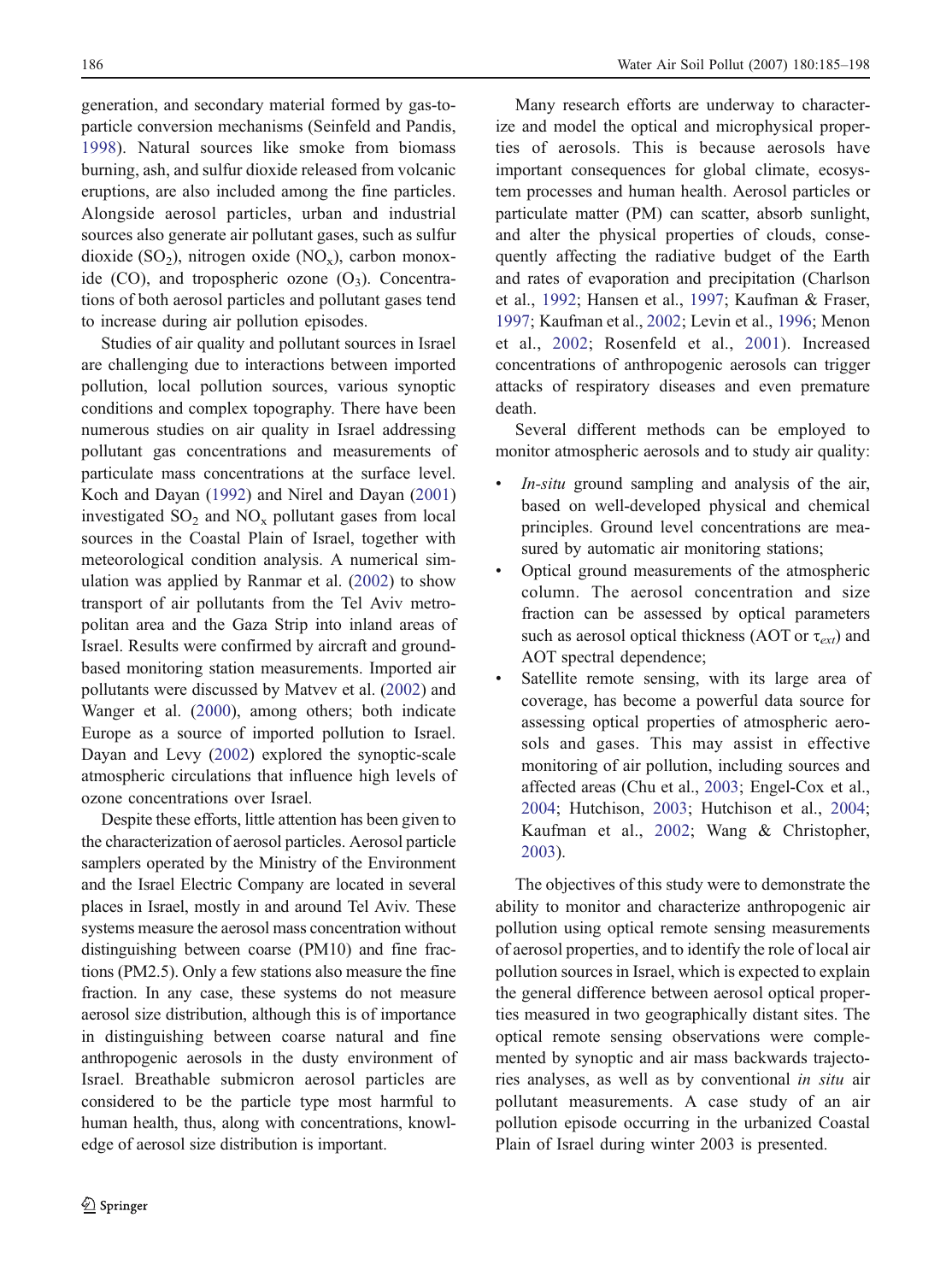## <span id="page-2-0"></span>2 Study Area

The eastern Mediterranean is characterized by several types of atmospheric aerosol, namely marine aerosols; continental dust originating from North African, Sinai, and Saudi Arabian deserts; and anthropogenic aerosols, originating mainly either locally or in Europe (Andreae et al., [2002](#page-11-0); Formenti et al., [2001](#page-12-0); Gerasopoulos et al., [2003](#page-12-0); Ichoku et al., [1999](#page-12-0); Israelevich et al., [2003](#page-12-0); Kubilay et al., [2003](#page-12-0)). Pollutant transport from other surrounding countries, (Erel et al., [2002](#page-12-0)), or aerosol mixing are, however, also possible.

The Tel Aviv metropolitan area is located in the central, densely populated, industrial part of Israel (Figure 1). The northern Negev desert is located about 150 km away, and is considered to be less affected by local human-induced aerosols. It was expected that local anthropogenic pollution episodes may be geographically distinguished, while intense dust storms, which have distant sources, will cover the entire region and affect both locations equally. In situ



region and the analyzed sites. In situ air pollution measurements were conducted in Tel Aviv and Beer Sheva, and aerosol optical measurements were taken in Nes Ziona and Sede Boker.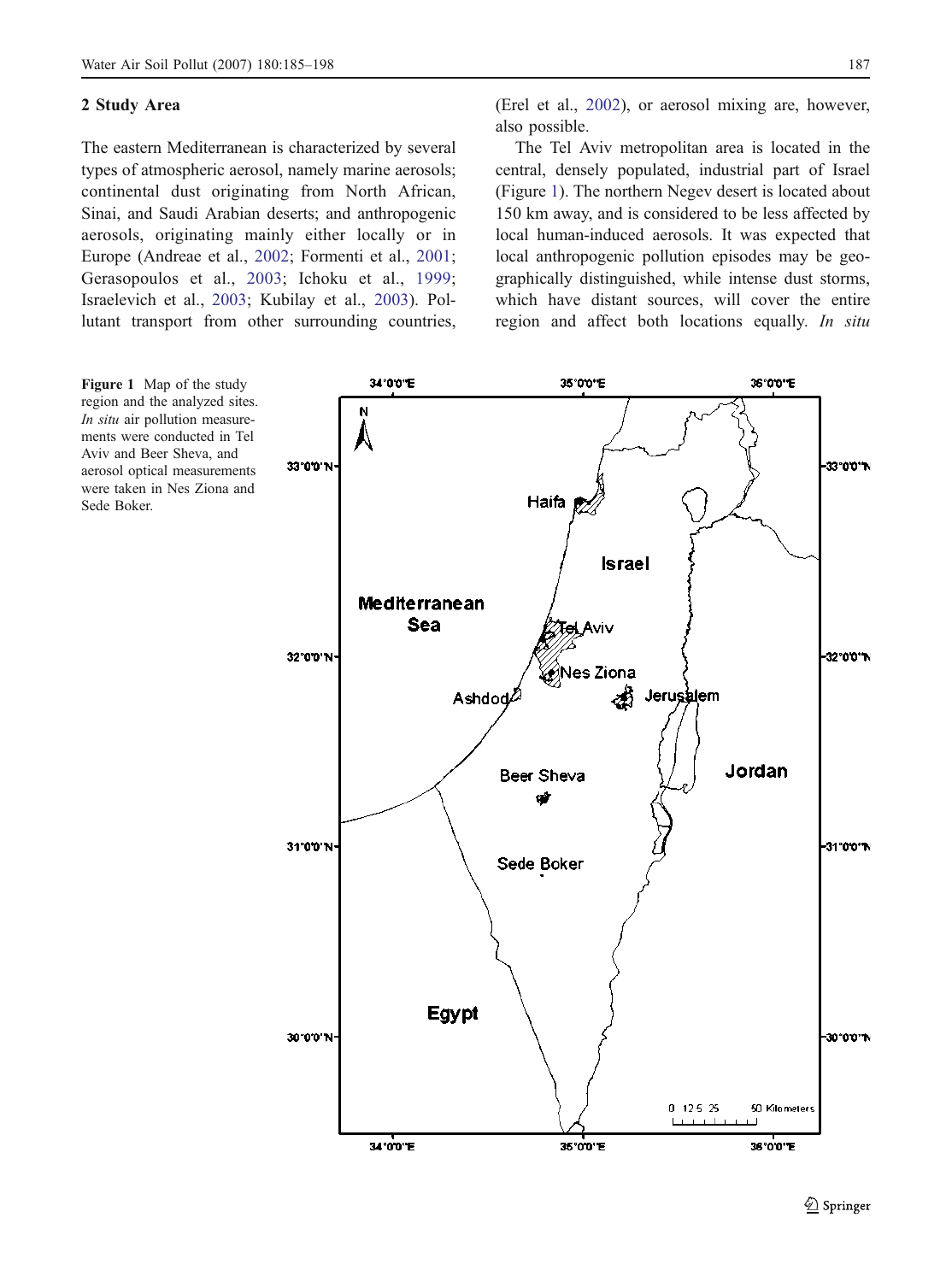sampling of air pollution and optical observations of atmospheric aerosols were conducted in both areas. The desert area was selected as a reference.

# 3 Methodology and Instrumentation

The air pollution episodes of winter 2003 were investigated by analyzing the following parameters: (1) atmospheric aerosol optical and microphysical properties derived from sun/sky radiometer measurements; (2) synoptic conditions obtained from the Israel Meteorological Service and the NOAA-CIRES Climate Diagnostic Center website; (3) air mass backward trajectories obtained from the 3-D HYS-PLIT model; and (4) mixing ratios of atmospheric pollutants obtained from in situ sampling stations operated by the Israel Ministry of the Environment and the Israeli Electric Company.

# 3.1 Optical measurements

Optical measurements were recorded by sun/sky radiometers (CIMEL). The radiometers record direct sun measurements every 15 min, with a 1.2° field of view at 340, 380, 440, 500, 675, 870, 940, and 1,020 nm nominal wavelengths. One instrument is located in the town of Nes Ziona (31°55′N, 34°47′E, 40 m a.s.l.) and the second at the Sede Boker Campus of Ben-Gurion University of the Negev (30°51′N, 34° 47′E, 470 m a.s.l.) (Figure [1](#page-2-0)). Both instruments belong to the worldwide Aerosol Robotic Network (AERONET) program, operated and maintained by the National Aeronautic and Space Administration (NASA) (Holben et al., [1998](#page-12-0)). The spectral aerosol optical thickness was retrieved at seven of these wavelengths from direct sun measurements; the 940 nm channel was used to retrieve water vapor content. The angular distribution of sky radiance was also measured at 440, 670, 870, and 1,020 nm. The measured spectral sun and sky radiances were used to retrieve aerosol optical and microphysical parameters using the AERONET inversion code (Dubovik and King, [2000](#page-12-0)), which produces models of homogeneous spheres and randomly oriented spheroids. For the fine mode aerosols, a spherical model with 5% sky radiance fitting error criteria was used, and for coarse mode aerosols, a spheroid model with a fitting error of 10% or better was used. In addition, to ensure

reliability of the retrieved aerosol properties, a number of restrictions were applied: (1) the number of symmetrical scattering angles in inverted almucantar should be equal to, or higher than, 21; and (2) the minimal solar zenith angle should lie between 25° and 77°. More details on the retrieval algorithm and accuracy assessments can be found in Dubovik and King [\(2000](#page-12-0)), Dubovik et al. [\(2000](#page-12-0)), Smirnov et al. [\(2000](#page-13-0)), Dubovik et al. [\(2002a](#page-12-0), [2002b](#page-12-0)).

It should be noted that the sun/sky radiometers are located about 20 km away from the in situ air sampling sites in the Tel Aviv metropolitan area, and about 50 km away in the Negev desert. However, sun/ sky radiometers continuously measure the integrated aerosol properties through the entire atmospheric column. This kind of measurement should be sensitive to aerosol circulation and optical properties in the entire region and therefore is representative of both sites.

# 3.2 Meteorological data

The most important meteorological factor affecting the vertical and horizontal dispersion of air pollution is a temperature inversion in the lower few hundred meters of the atmosphere. Radio-sonde observations, including vertical profiles of temperature and humidity, for the studied air pollution episode (24–27 January 2003) were obtained from the Israel Meteorological Service located near Tel Aviv. Generally, changes in lower atmospheric stability are controlled by migrating pressure systems. Since we are dealing with the atmosphere a few hundred meters above the Earth's surface, sea level pressure charts are most suitable for representing the synoptic systems affecting these layers. We usually expect low level inversions affecting air pollution to occur in the vicinity of surface high pressure systems, while the low pressure systems are associated with unstable air and no inversions. Mean sea level pressure charts for the same period were obtained from the NOAA-CIRES Climate Diagnostic Center website [\(http://www.cdc.noaa.gov/Composites](http://www.cdc.noaa.gov/Composites/Day/)/  $Dav$ .

# 3.3 Backward trajectories

A 5-day air mass backward trajectory analysis was obtained from the 3-D HYbrid Single-Particle Lagrangian Integrated Trajectory (HYSPLIT) model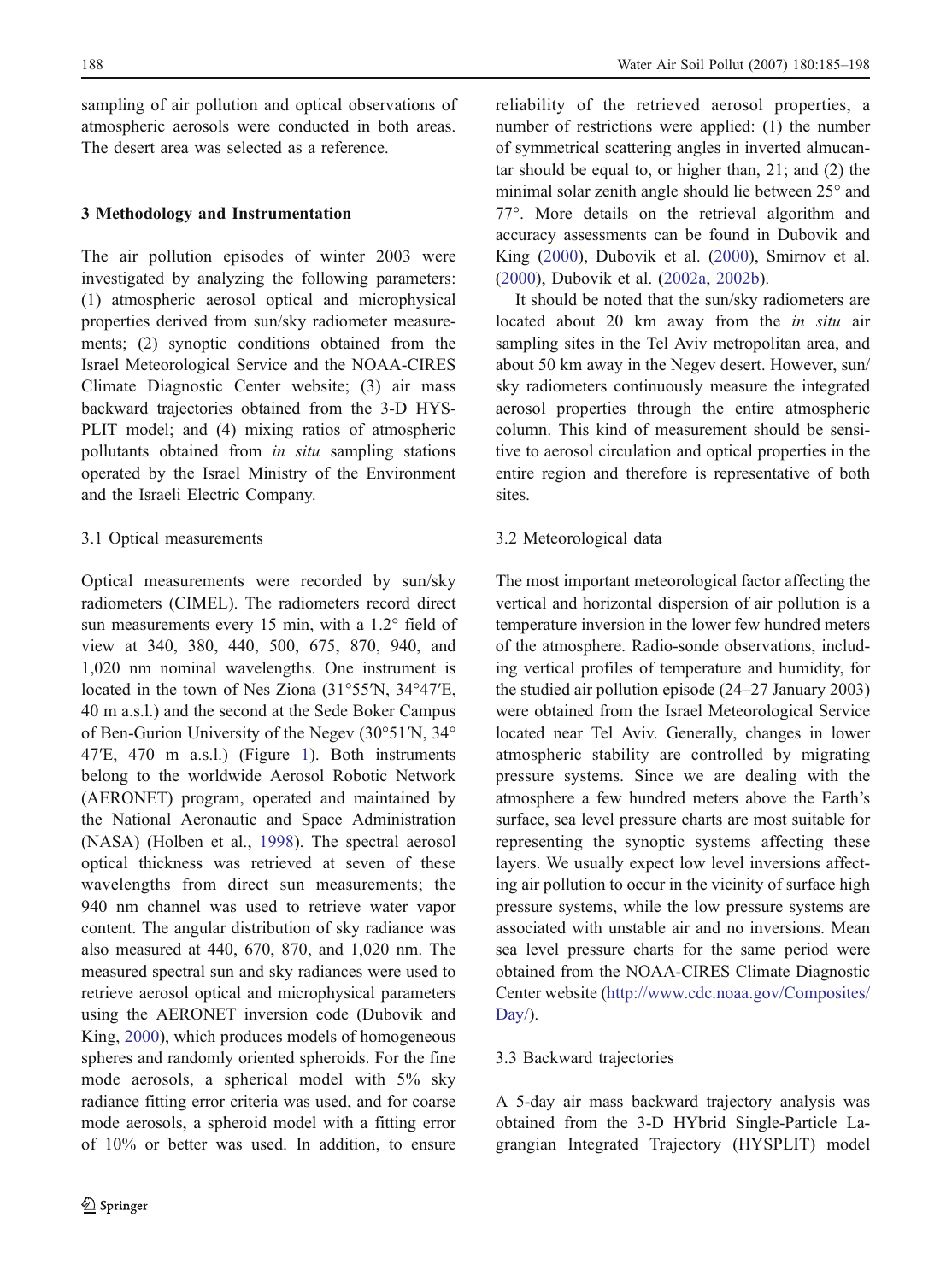invented by the National Oceanic and Atmospheric Administration Air Resources Laboratory (NOAA ARL) (Draxler & Hess, [1998](#page-12-0); Draxler & Rolph, [2003](#page-12-0); Rolph, [2003](#page-13-0)). Calculations were performed at multiple levels 500, 2,000, and 5,000 m above ground level using a global reanalysis meteorological dataset.

# 3.4 Conventional in situ measurements

Mixing ratios of atmospheric pollutants were measured in air monitoring stations. These stations are located at roof height in representative areas not adjacent to specific emission sources such as industrial plants or heavy traffic. In the Tel Aviv metropolitan area, we chose an air monitoring station located in a dense commercial area in the center of Tel Aviv. In the southern part of Israel, we chose the Beer Sheva station, located on the outskirts of this city. This station, although affected by much lower traffic volumes than Tel Aviv, is impacted by the desert due to its geographical location.

In the conventional air monitoring stations, we measured several major pollutants:  $SO<sub>2</sub>$ , nitrogen oxides  $(NO<sub>x</sub>=NO + NO<sub>2</sub>)$ , CO and  $O<sub>3</sub>$ . The analytical monitors in each station are fully automated and approved by the United States Environmental Protection Agency (EPA). They also include a daily automated calibration system. Once a year, the stations conduct quality control and quality assurance tests. Analyzers used in the ground-level measurements are summarized in Table I. Five-minute average concentrations for gas pollutants and half-hour averages for aerosols are stored in the data-logger.

## 4 Analysis and Discussion

#### 4.1 Case study analysis

During January 2003, the Israel Ministry of the Environment reported several days of high air pollution levels. Figure [5](#page-8-0) shows the daily mean concentrations of  $SO_2$  and  $NO_x$  during these outbreaks. Three of those days (24–26 January 2003) that showed increased air pollution and successive optical measurements in both monitoring sites were selected for more detailed analysis. It was assumed that climatic features aggravate the problems of anthropogenic air pollution dispersion, and that the

Table I List of equipment used in the ground-level measurements

| Air pollutant                                                 | Equipment                                                                                         |
|---------------------------------------------------------------|---------------------------------------------------------------------------------------------------|
| Sulfur dioxide                                                | Fluorescence $SO2$ analyzer<br>(Thermo Environmental<br>Instruments, Frankllin, MA,<br>Model 43C) |
| Nitrogen oxides: nitrogen<br>monoxide and nitrogen<br>dioxide | Chemiluminescence NO-<br>$NO2-NOx$ analyzer (Thermo<br>Environmental Instruments,<br>Model 42C)   |
| Dzone.                                                        | UV Photometric $O_3$ Analyzer<br>(Thermo Environmental<br>Instruments, Model 49C)                 |

synoptic conditions should be analyzed in conjunction with an episode of increased air pollution.

## 4.1.1 Optical Measurements

The diurnal variability of aerosol optical thickness at 440 nm for the three analyzed days at the Nes Ziona (area affected by pollution) and Sede Boker (distant from pollution sources) sites are presented in Figure [2](#page-5-0)a and b. The respective aerosol volume  $(V)$ size distributions,  $dV(r)/d$  ln r, where r is particle radius, are shown in Figure [2](#page-5-0)c and d. The volume size distribution is bimodal and contains fine  $(0.05 \le r_f \le$ 0.6 μm) and coarse  $(0.6 \le r_c \le 15 \text{ }\mu\text{m})$  mode fractions. Both pairs of figures demonstrate the differences between the two sites as characterized by both the optical and the microphysical properties of the aerosol. The AOT at the Nes Ziona site systematically increased during the daytime, when the level of air pollution may have increased due to anthropogenic activity (Figure [2](#page-5-0)a). This afternoon increase in AOT did not occur on clear days with low AOT values. The fine mode of daily averaged volume size distribution in Nes Ziona was also intrinsically high, and exceeded the coarse mode throughout the analyzed period (Figure [2](#page-5-0)c). Note that the AOT values and fine fraction began to decrease on 26 January. This is in accordance with the synoptic analysis described below, which reports the beginning of a change in synoptic conditions on this day. In contrast to the Nes Ziona site, the AOT and the volume size distributions at the Sede Boker site on these days were stable and suggest low aerosol concentrations (Figures [2](#page-5-0)b, d).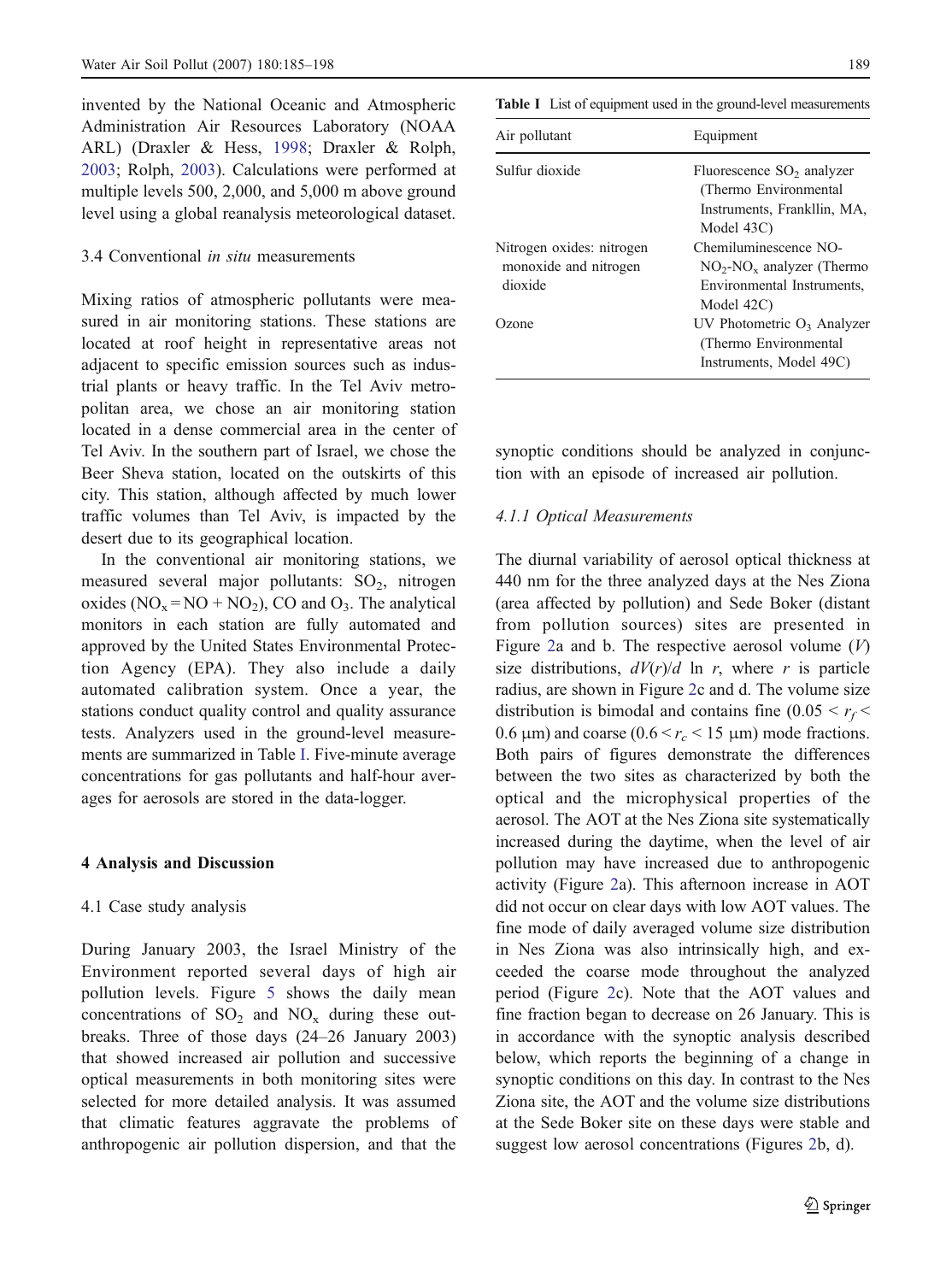<span id="page-5-0"></span>

Figure 2 Diurnal variability of aerosol optical thickness (AOT) at the Nes Ziona (a) and Sede Boker (b) sites, and daily mean values of volume size distribution at the Nes Ziona (c) and Sede Boker (d) sites. Data are presented for 24–26 January 2003.

#### 4.1.2 Synoptic Analysis

On 24 and 25 January 2003 an intense system of high pressure covered the entire area from southern Russia and Turkey to the eastern Mediterranean, and low pressure extended northward from the southern Red Sea (Figure [3](#page-6-0)a, b). This surface pressure pattern was accompanied by weak east to south-easterly winds and by low relative humidity over Israel. During late afternoon a weak sea breeze penetrated the Coastal Plain, causing the winds to shift and blow temporarily from the north-west with an increase in humidity. At the upper levels (not shown) a ridge of high pressure covered the eastern Mediterranean causing subsidence over the region. This pressure system caused the development of a very strong surface inversion to a height of about 200 m at night and in the early morning hours, topped by an isothermal layer extending to about 600 m. These are ideal conditions for trapping air pollution near the surface. On 26 January this situation started to change when a surface low (Figure [3](#page-6-0)c, d), accompanied by a weak upper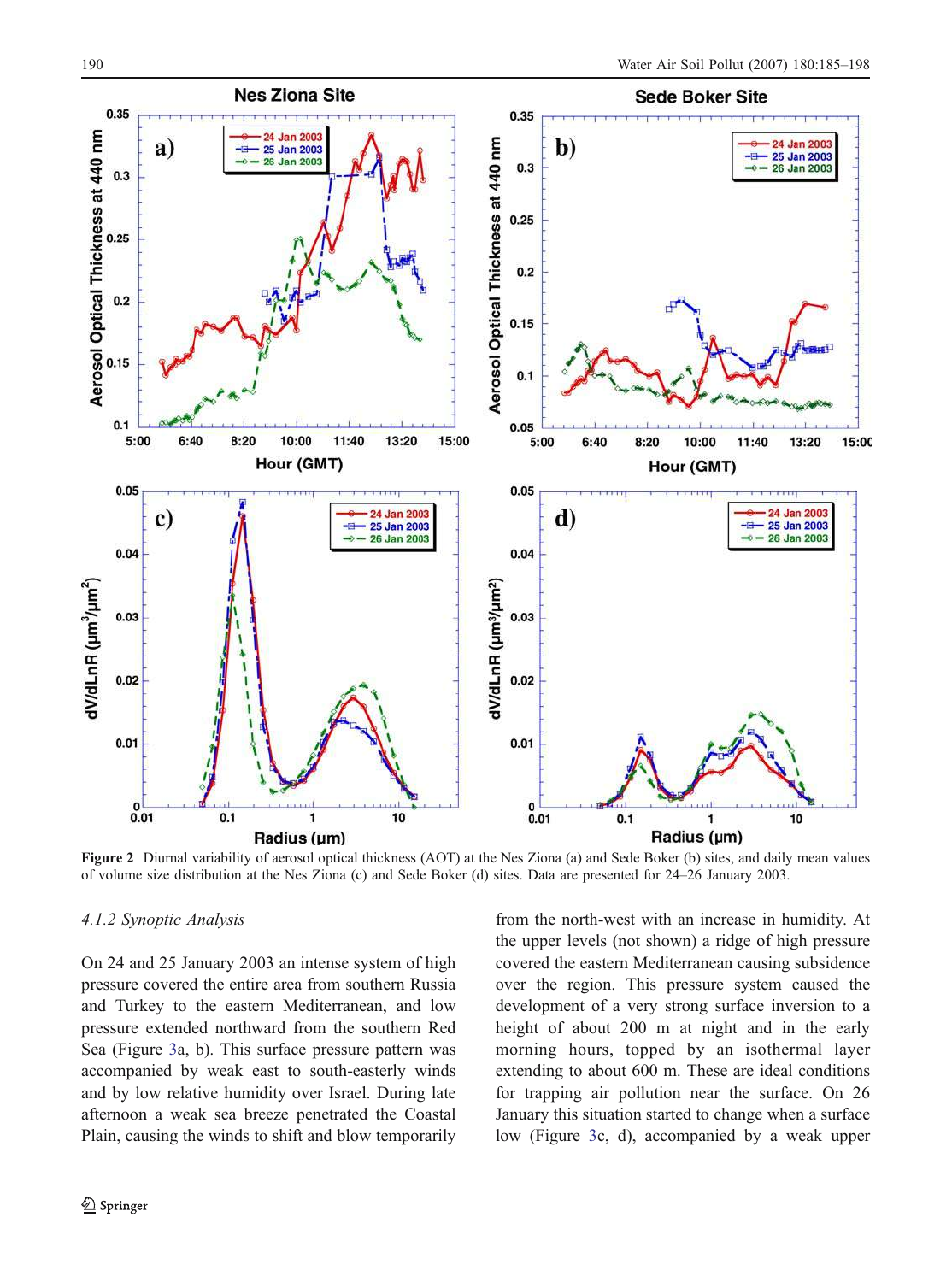<span id="page-6-0"></span>Figure 3 Mean sea level pressure on 24 (a), 25 (b), 26 (c) and 27 (d) January 2003. Pressure values in Pascals.



trough (not shown), moved into the western part of the eastern Mediterranean near 20 E. Further movement eastwards of this system to the island of Crete on 27 January completely destroyed the inversion, thereby terminating the severe air pollution episode (see section on meteorological data above).

## 4.1.3 Backward Trajectories

As mentioned above, polluted air masses may have a source some distance from the site of the air pollution event, and be transported to Israel from Europe. Thus, in addition to the above-mentioned synoptic conditions, a 5-day air mass backward trajectory was analyzed in order to identify a possible source of the pollution. Studies of the vertical distribution of aerosol concentration show various ranges of aerosol presence in the eastern Mediterranean. According to some sporadic observations and modeling, dust particles were found to occur between about 1.2 km and 5 km, and even up to 8 km (Alpert et al., [2004](#page-11-0); di Sarra et al., [2001](#page-12-0); Hamonou et al., [1999](#page-12-0); Tsidulko et al., [2002](#page-13-0)). Pollution concentrations were present in lower layers of about 1 km up to 3.5 km (Dulac and Chazette, [2003](#page-12-0); Formenti et al., [2001](#page-12-0), [2002a](#page-12-0), [2002b](#page-12-0)). Based on these and a more recent study that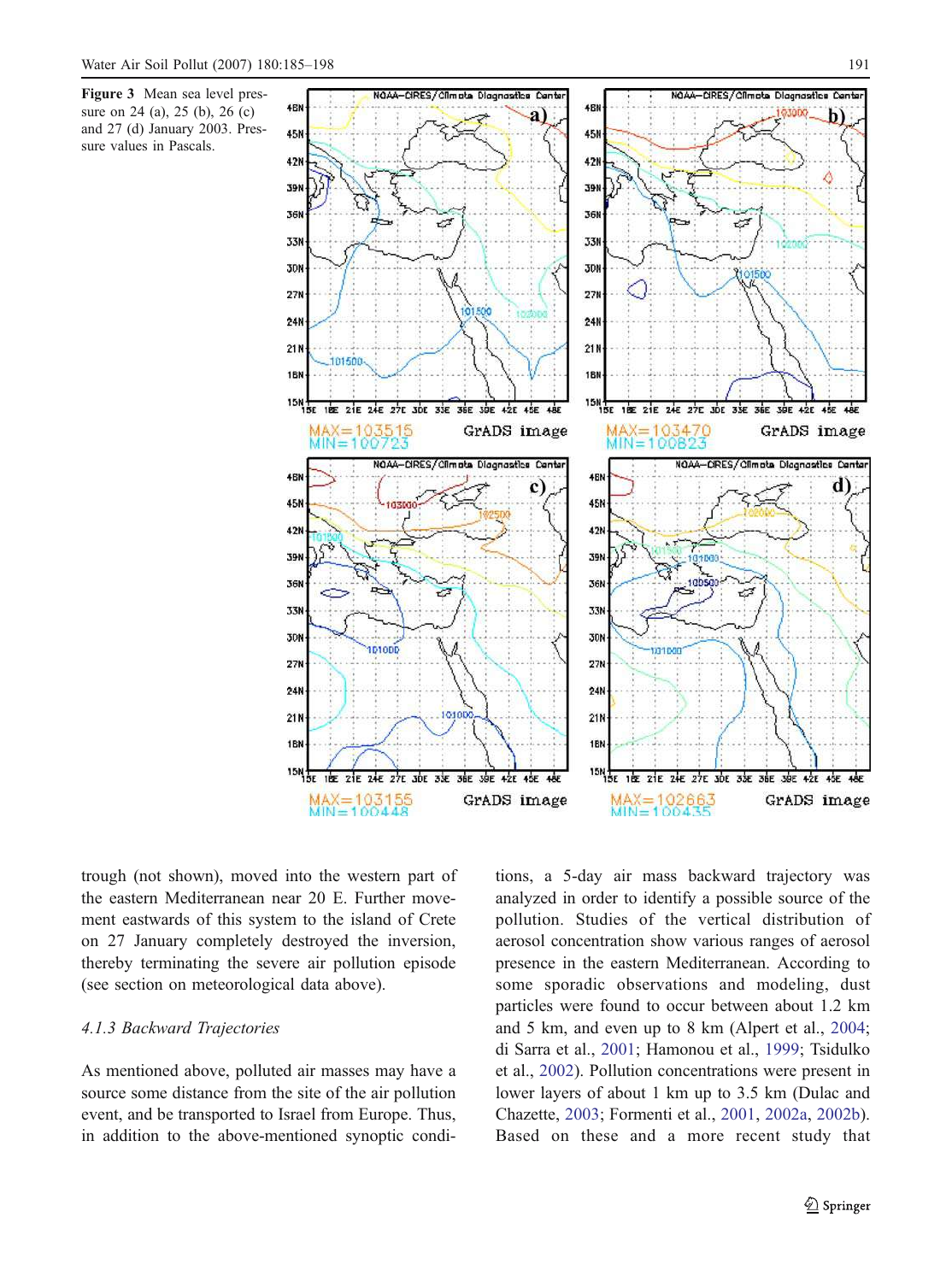demonstrated low altitude pollution and high altitude dust transport in the area of interest (Derimian et al., [2006](#page-12-0)), the backward trajectories of air masses at 500 m were taken to be indicative of surface air mass origin, and the highest level of 5,000 m revealed the high altitude long-range aerosol transport. The backward trajectories for the three analyzed days (Figure 4) show that air masses at low altitudes came mainly from south-easterly or south-westerly directions. The air masses at high altitudes came from a westerly direction. These air masses usually cross the Mediterranean Sea, carrying maritime aerosols and supplying desert aerosols from the north African deserts but not air pollution from Europe. However, the observed aerosol loadings, as will be shown later, were dominated by the fine fraction of aerosols and consequently could be neither dust particles nor maritime in origin. The backward trajectories together with described synoptic conditions support the hypothesis of a local origin of the air pollution.

## 4.1.4 In situ Air Pollutant Sampling

 $SO_2$ ,  $NO_x$  and  $O_3$  have relatively short tropospheric lifetimes measuring from several hours up to a few days, and are common anthropogenic pollutants. Pollutants with short residual times have major effects on a local or regional rather than on a global scale (Seinfeld & Pandis, [1998](#page-13-0)). Most  $SO_2$  emissions originate from a small number of major point sources (oil refineries and power plants) as a result of the sulfur released during fossil-fuel combustion. The main anthropogenic sources of  $NO<sub>x</sub>$  emissions are high-temperature combustion processes, such as those that occur in motor vehicle engines, power plant boilers, and industrial incinerators. Nitrogen oxides are not found in the fuel that is burned but rather are a result of the reaction between nitrogen and oxygen at high combustion temperatures in the atmosphere. Thus,  $NO<sub>x</sub>$  can be used as a tracer for urban and industrial air pollution.

A comparison of daily mean values of mixing ratios of  $SO_2$ ,  $NO_x$  ( $NO_x$  =  $NO + NO_2$ ), and  $O_3$ measured by conventional air sampling for January 2003 in the central Coastal Plain (Tel Aviv) and southern (Beer Sheva) regions of Israel is presented in Figure [5](#page-8-0). During the entire month in the Tel Aviv region, several outbreaks of  $NO<sub>x</sub>$  and  $SO<sub>2</sub>$  mixing ratios were observed. In addition, daily mean values



Figure 4 Five-day backward trajectories of air mass at 500, 2,000, and 5,000 meters above ground level for 24 (a), 25 (b), and 26 (c) January 2003. The backward trajectory ended at 1100 GMT.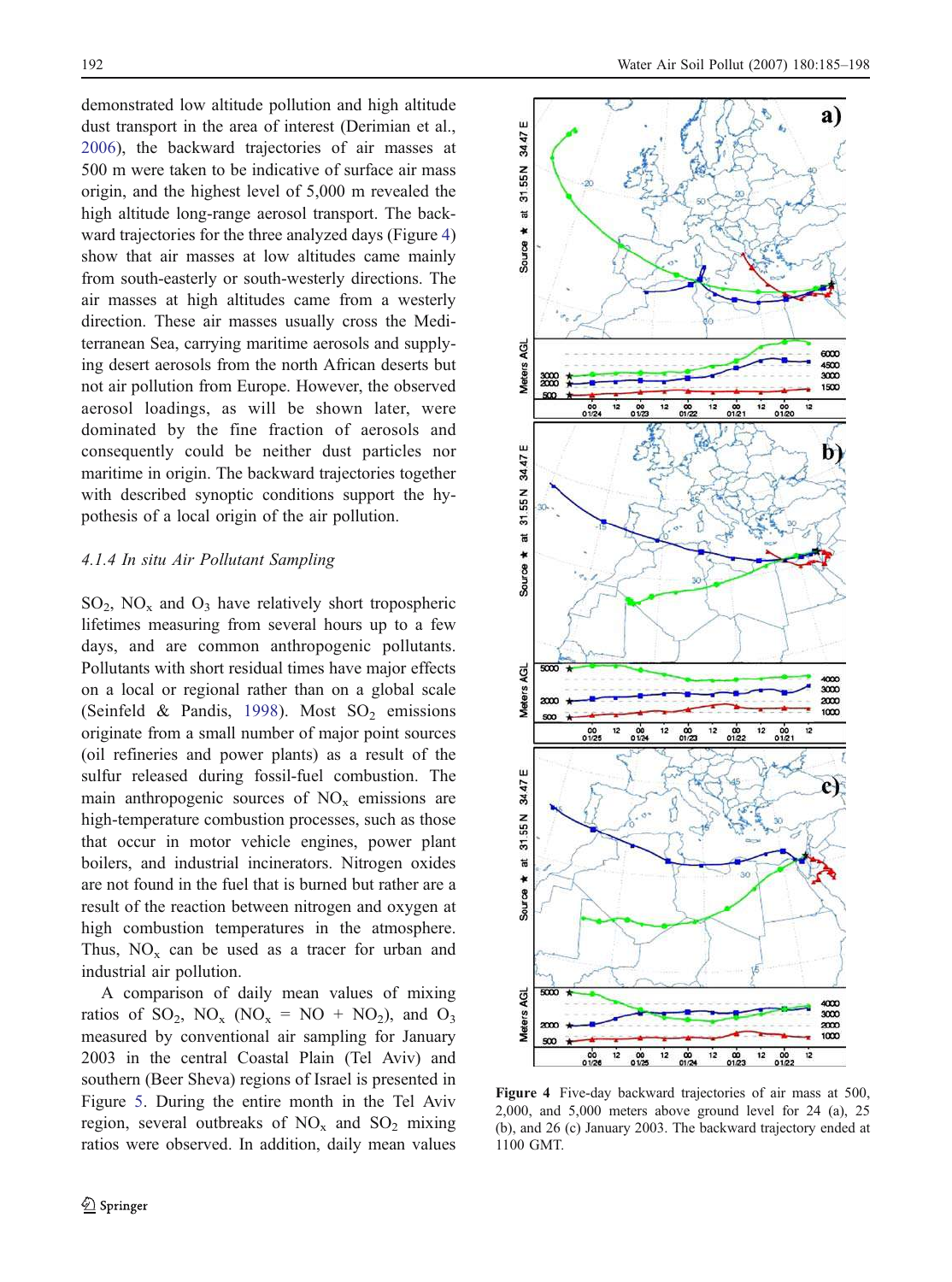<span id="page-8-0"></span>of the mixing ratios in the Tel Aviv region exceeded the values observed in Beer Sheva. The average values ( $\pm$ SE) of NO<sub>x</sub> and SO<sub>2</sub> concentrations in Tel Aviv and Beer Sheva for the three days (24–26 January) for which simultaneous optical remote sensing observations exist were:  $NO_x$  133.4  $\pm$  11.7 ppb (Tel Aviv) and  $14.5 \pm 0.9$  ppb (Beer Sheva);  $SO_2$  4.17  $\pm$  0.18 ppb (Tel Aviv) and 2.14  $\pm$  0.03 ppb (Beer Sheva). The average values of O<sub>3</sub> were 13.5  $\pm$ 1.2 ppb and  $26.9 \pm 1.3$  ppb in Tel Aviv and Beer Sheva, respectively. Relatively small and non-overlapping standard errors indicate significant differences.



Figure 5 Comparison of daily mean values of  $SO_2$ ,  $NO_x$  and  $O_3$  mixing ratios measured in Tel Aviv and Beer Sheva during January 2003, including the three days over which the corresponding aerosol optical properties were analyzed.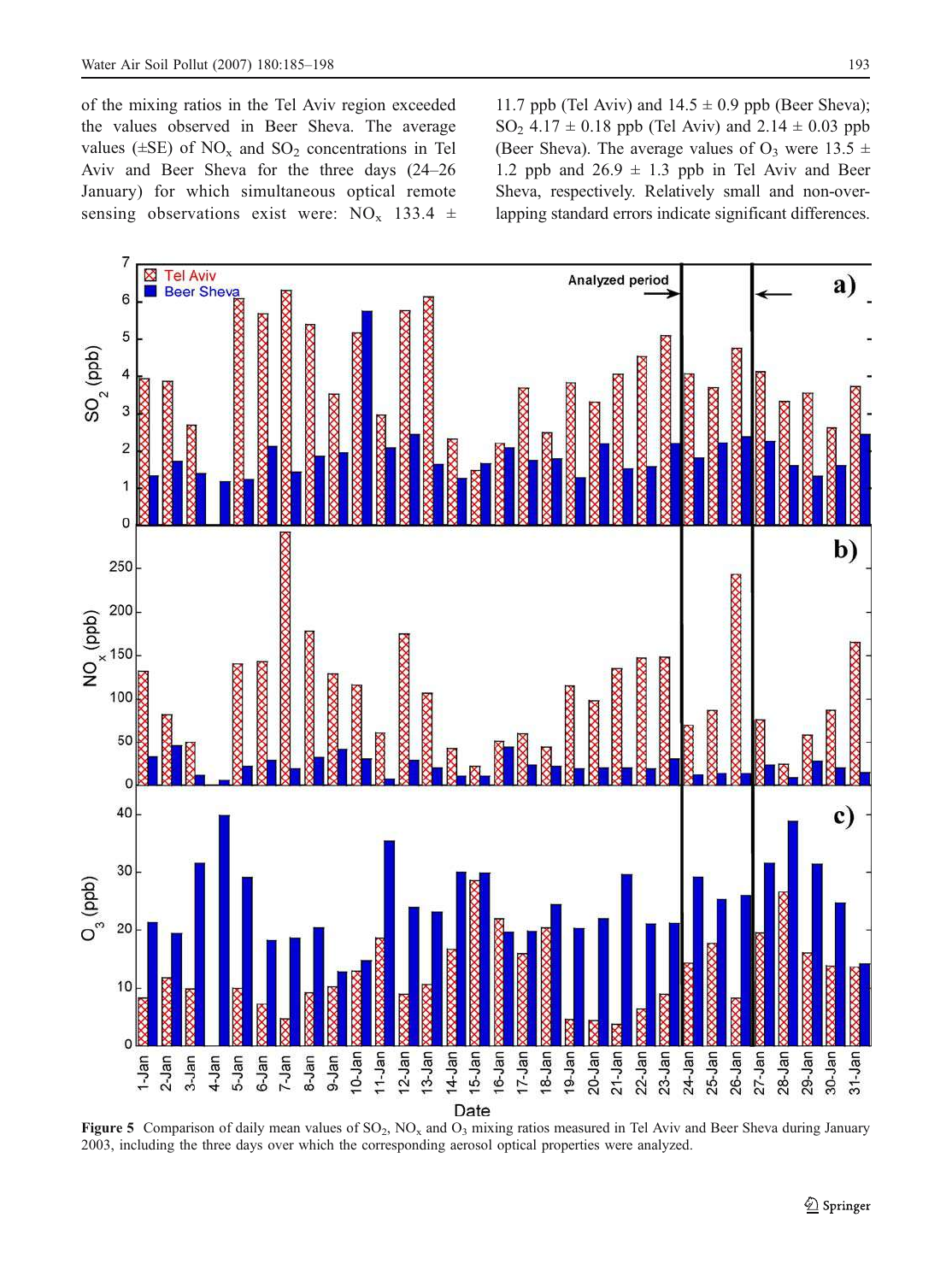It should also be emphasized that the air breathed by pedestrians and drivers during this period was of much poorer quality, as revealed by measurements from the monitoring stations located at roof height.

The measured  $O_3$  is "bad" tropospheric ozone—a pollutant that, at elevated concentrations, can lead to respiratory problems in humans (Seinfeld and Pandis, [1998](#page-13-0)). Despite the fact that  $O_3$  is a pollutant, its concentration in the urban and industrial area of Tel Aviv is lower than that in Beer Sheva. In addition, as seen in Figure [5](#page-8-0)b and c, reductions in  $O<sub>3</sub>$  concentrations correspond to periods of elevated  $NO<sub>x</sub>$  levels. However, this situation is not contradictory since the net  $O_3$  concentration is a product of the complex interplay between ozone sources and sinks. This includes photochemical production and destruction, intrusion from the stratosphere, transport from other regions of troposphere, as well as wet and dry deposition. The level of  $NO<sub>x</sub>$  plays a critical role in the photochemical production or destruction of  $O_3$ . This level also depends on local  $O_3$  concentration. Among other factors that affect  $O<sub>3</sub>$  concentration are increase in water vapor concentration, which leads to  $O<sub>3</sub>$  destruction, and intensity of solar radiation, which influences the efficiency of photochemical processes (Seinfeld & Pandis, [1998](#page-13-0)). Higher humidity of coastal areas, reduction of solar radiation intensity by pollution haze (confirmed by higher values of aerosol optical thickness), and the possible effects of  $NO<sub>x</sub>$  on  $O<sub>3</sub>$  destruction all might explain the observed behavior of  $O_3$  concentrations.

## 4.2 Optical data—general comparison

We have described an event in which the concentration of fine particles in the Nes Ziona site exceeded that at Sede Boker. Is this situation unique for the study region? In order to answer this question we present a general comparison between aerosol properties from the two AERONET sites using data from four consecutive years (2000–2003). Figure 6 shows a scatter-plot of AOT at 440 nm caused by fine and coarse particles at Nes Ziona versus Sede Boker. This AOT, caused by fine and coarse particles, is a product of the AERONET inversion procedure described in the section on optical measurements above. It can be seen that the correlation with fine AOT is lower than that for coarse AOT. Moreover, fine AOT values shifted from the one-to-one line toward the axes



Figure 6 Correlation between the measured aerosol optical thickness at 440 nm caused by fine and coarse particles at the Nes Ziona and Sede Boker sites, based on 4 years of measurements (2000–2003).

representing Nes Ziona. This means that light extinction at the Nes Ziona site was more affected by the burden of fine particles, and that the high concentrations in Nes Ziona are not correlated with concentrations at Sede Boker. The higher correlation of coarse AOT from the two sites supports the hypothesis that there is a similar effect of coarse particles on both sites due to extensive dust storm events. The same conclusion can be inferred by analyzing the averaged aerosol volume size distributions (Figure [7](#page-10-0)a). The averaged fine mode fraction is dominant for the Nes Ziona site, while the averaged coarse mode fractions are almost the same for both sites. The particle volume concentration  $(C_v)$ —a numerical characteristic of the volume size distributions—can be used for quantitative estimation of the differences.  $C_v$  is calculated as:

$$
C_{v} = \int_{r_{\min}}^{r_{\max}} \frac{dV(r)}{d\ln r} d\ln r \tag{1}
$$

Figure [7](#page-10-0)b and c show mean values and associated standard errors of the mean for the particle volume concentrations of the fine and coarse mode fractions. The mean values and standard error bars confirm a significant difference between volume concentrations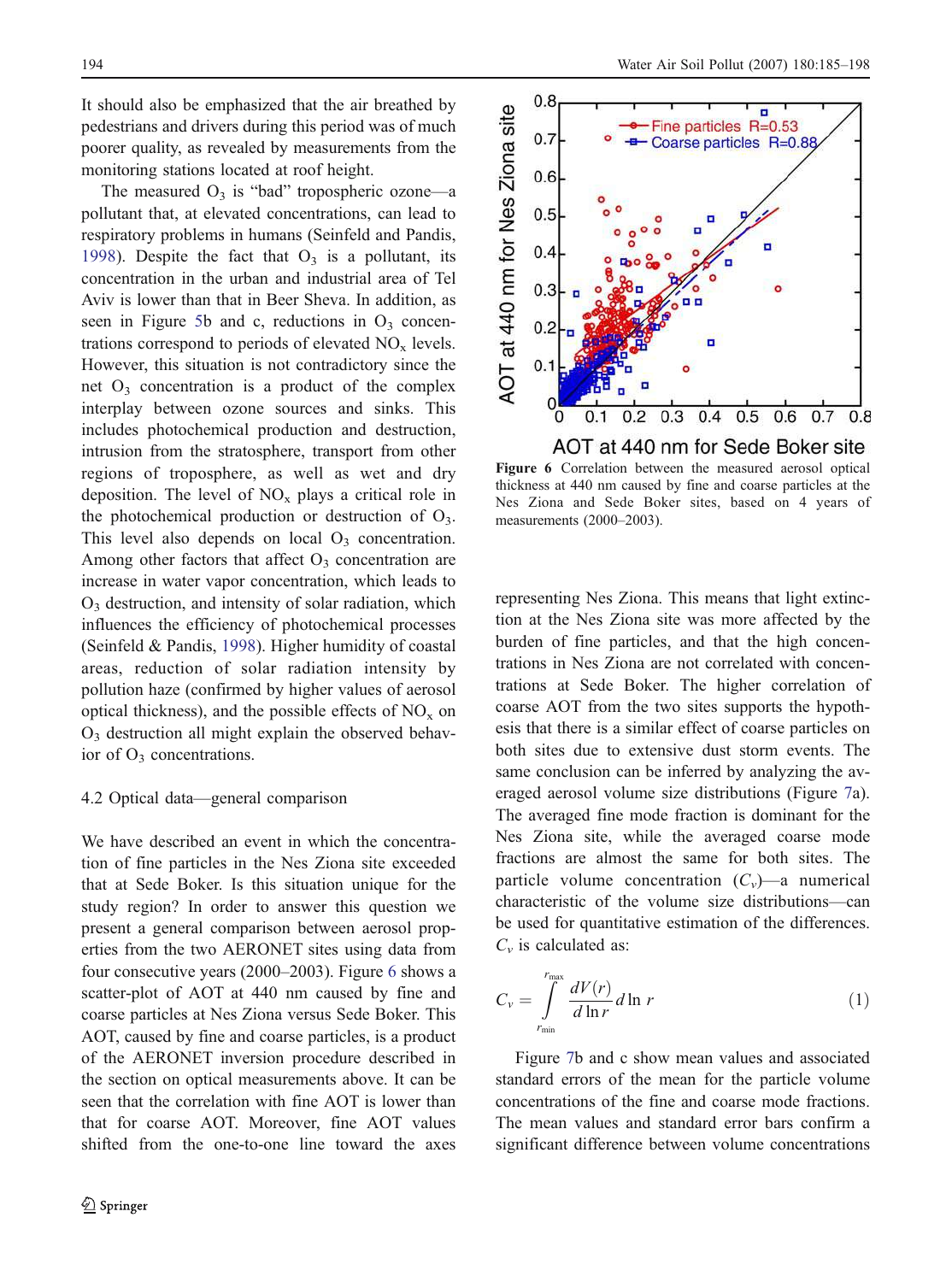<span id="page-10-0"></span>for the fine fraction, and no significant difference for the coarse fraction.

## 4.3 Representativeness of the case study

An air pollution episode is defined as a half-hour  $NO_x$ concentration level that is double the Israeli air quality standard (the half-hour standard is 500 ppb), and that occurs in three out of eight air monitoring stations over the Tel Aviv Metropolitan area. According to the Ministry of the Environment, the frequency of high air pollution episodes in this area is one to six episodes per year, based on air-monitoring networks established in 1998. In addition, dozens of cases exceeding this standard have been measured in other monitoring stations.

Dayan and Rodnizki [\(1999](#page-11-0)) analyzed the temporal behavior of the Atmospheric Boundary Layer (ABL) in Israel on the basis of 3 years (1987–1989) of measurements conducted by the Israeli Meteorological Service. They reported a frequency of occurrence of elevated capping inversion of about 10–20 days per month during the period from October to April. The frequency of capping inversion starts to increase during the summer months and can reach a maximum of 27–29 days per month in August. In addition, the height of this upper inversion reaches its minimum value during the summer months and its maximum during the winter. Radiative inversion can induce development of a stable boundary layer (SBL) during the night. As reported by Dayan and Rodnizki [\(1999](#page-11-0)), the distribution of the occurrence frequency of SBL is opposite to that of capping inversion. The frequency of SBL is about 15 to 20 nights per month (based on 2300 GMT measurements) during October to April. However, the frequency starts to decrease in summer



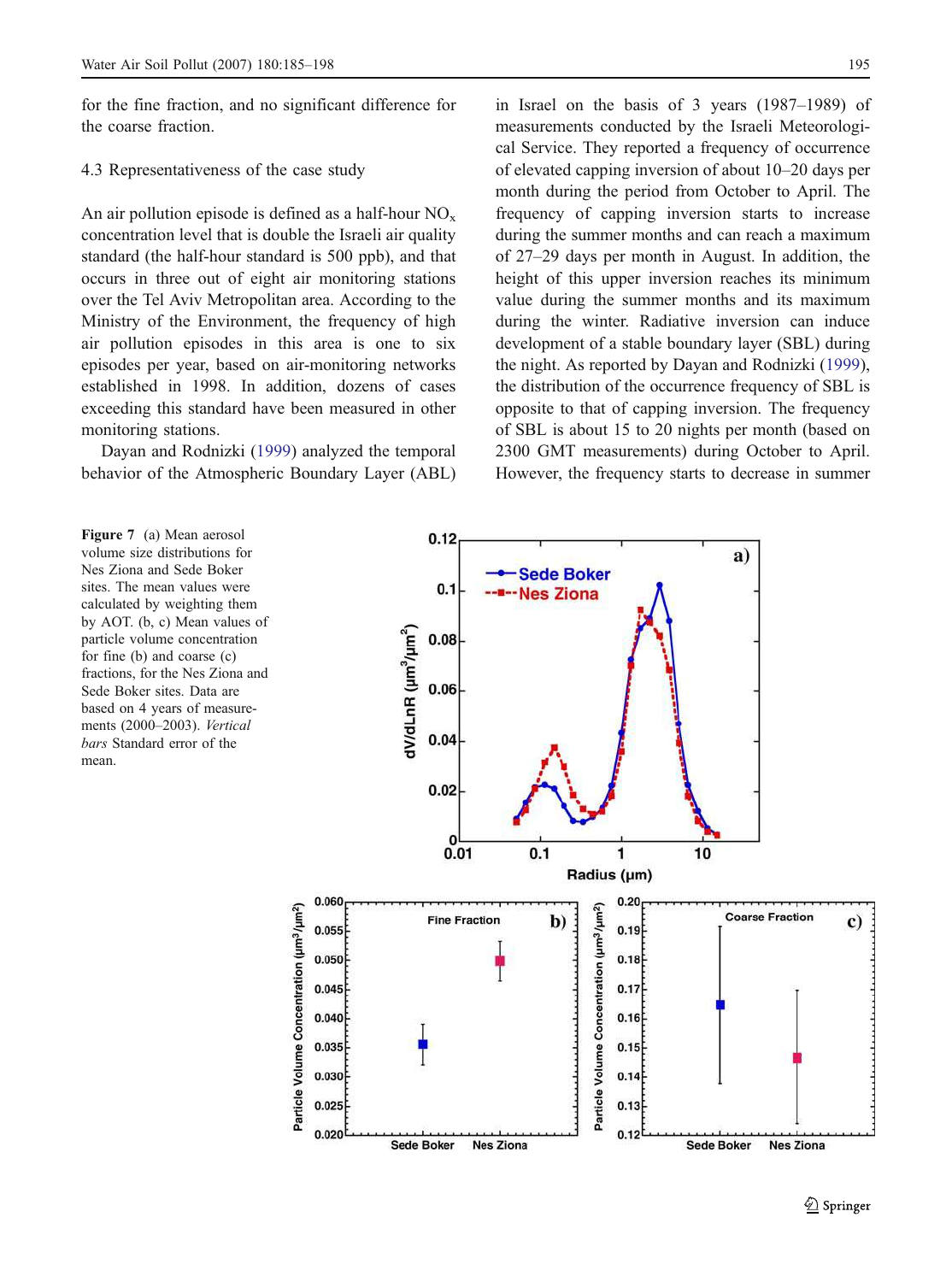<span id="page-11-0"></span>and reaches an average minimum of 7 nights in August. The depth of the SBL reaches its maximum (∼425 m) in spring, then suddenly drops to about 300 m in August, after which it stays almost constant (∼300 m) for the rest of the year until the beginning of the following spring.

As described above, development of capping and radiative inversion is quite frequent in the study area. Such inversions trap local pollution and thus local pollution sources can make an important contribution to regional air quality. Our study shows that pollutant concentration was elevated in the densely populated and industrialized central part of Israel during a capping inversion episode.

# 5 Conclusions

This paper focuses on the investigation of an air pollution episode in the Coastal Plain of central Israel. A specific case study was presented in the context of general differences in measured optical and microphysical atmospheric aerosol characteristics at two Israeli sites. The study involved analysis of aerosol optical properties, synoptic conditions, air mass backward trajectories, and ground-base in situ air pollution sampling. It was found that, due to unfavorable synoptic conditions, air pollutants of local origin were trapped near the surface during several days of observation. The measurements of atmospheric aerosol optical and microphysical properties during this episode showed a clear response to the burden of fine aerosol particles in the densely populated and industrial central part of Israel. Conventional sampling of air pollutants supports the presence of elevated levels of urban and industrial air pollution in this region. The results presented demonstrate the dominant role of local pollution sources in a specific air pollution event. According to a study conducted in Israel, the role of local air pollution sources is important due to the frequent occurence of synoptic conditions that make pollution dispersion difficult. Such conditions can occur in around 30 to 90% of the days in each month, depending on the season (Dayan & Rodnizki, 1999).

The current study also demonstrates the ability to monitor urban and industrial aerosol particles by optical measurements. The advantages of this method are speed (almost instantaneous) and the automated type of measurement. The drawbacks are that the presented optical measurements cannot distinguish between different types of pollutant gases, and they do not represent a continuous spatial distribution of aerosol properties. However, the latter can be achieved by using optical measurements from spaceborne systems. We also conclude that combining surface sampling, remote sensing measurements and analysis of synoptic conditions enables both detection of air pollution and allows distinction to be made between local and imported pollution.

Acknowledgments The authors thank Yoram J. Kaufman, Lorraine A. Remer, and Oleg Dubovik from the NASA Goddard Space Flight Center for their constructive comments and recommendations, and all members of the AERONET group, led by Brent N. Holben, for operation of the AERONET sites in Israel. We also thank Smadar Egert from the Institute for Biological Research, Israel, for her recommendations and assistance in AERONET site operation in Nes Ziona. We thank the Rieger Foundation for granting a JNF Fellowship in Environmental Studies for the academic year 2003–2004. We also wish to thank the Israel Ministry of the Environment and the Israel Electric Company who provided data on air pollution monitoring. The authors gratefully acknowledge the NOAA Air Resources Laboratory (ARL) for the provision of the HYSPLIT transport and dispersion model and the READY website [\(http:/](http://www.arl.noaa.gov/ready.html)/ [www.arl.noaa.gov/ready.htm](http://www.arl.noaa.gov/ready.html)l) used in this publication. Sea level pressure charts provided by the NOAA-CIRES Climate Diagnostics Center, Boulder, Colorado, USA, from their Web site at [http://www.cdc.noaa.gov](http://www.cdc.noaa.gov/)/.

## References

- Alpert, P., Kishcha, P., Shtivelman, A., Krichak, S. O., & Joseph, J. H. (2004). Vertical distribution of Saharan dust based on 2.5-year model predictions. Atmospheric Research, 70(2), 109–130.
- Andreae, T. W., Andreae, M. O., Ichoku, C., Maenhaut, W., Cafmeyer, J., Karnieli, A., et al. (2002). Light scattering by dust and anthropogenic aerosol at a remote site in the Negev desert, Israel. Journal of Geophysical Research-Atmospheres, 107(D1–D2).
- Charlson, R. J., Schwartz, S. E., Hales, J. M., Cess, R. D., Coakley, J. A., Hansen, J. E., et al. (1992). Climate forcing by anthropogenic aerosols. Science, 255(5043), 423–430.
- Chu, D. A., Kaufman, Y. J., Zibordi, G., Chern, J. D., Mao, J., Li, C. C., et al. (2003). Global monitoring of air pollution over land from the Earth Observing System-Terra Moderate Resolution Imaging Spectroradiometer (MODIS). Journal of Geophysical Research-Atmospheres, 108(D21).
- Dayan, U., & Levy, I. (2002). Relationship between synopticscale atmospheric circulation and ozone concentrations over Israel. Journal of Geophysical Research-Atmospheres, 107(D24).
- Dayan, U., & Rodnizki, J. (1999). The temporal behavior of the atmospheric boundary layer in Israel. Journal of Applied Meteorology, 38(6), 830–836.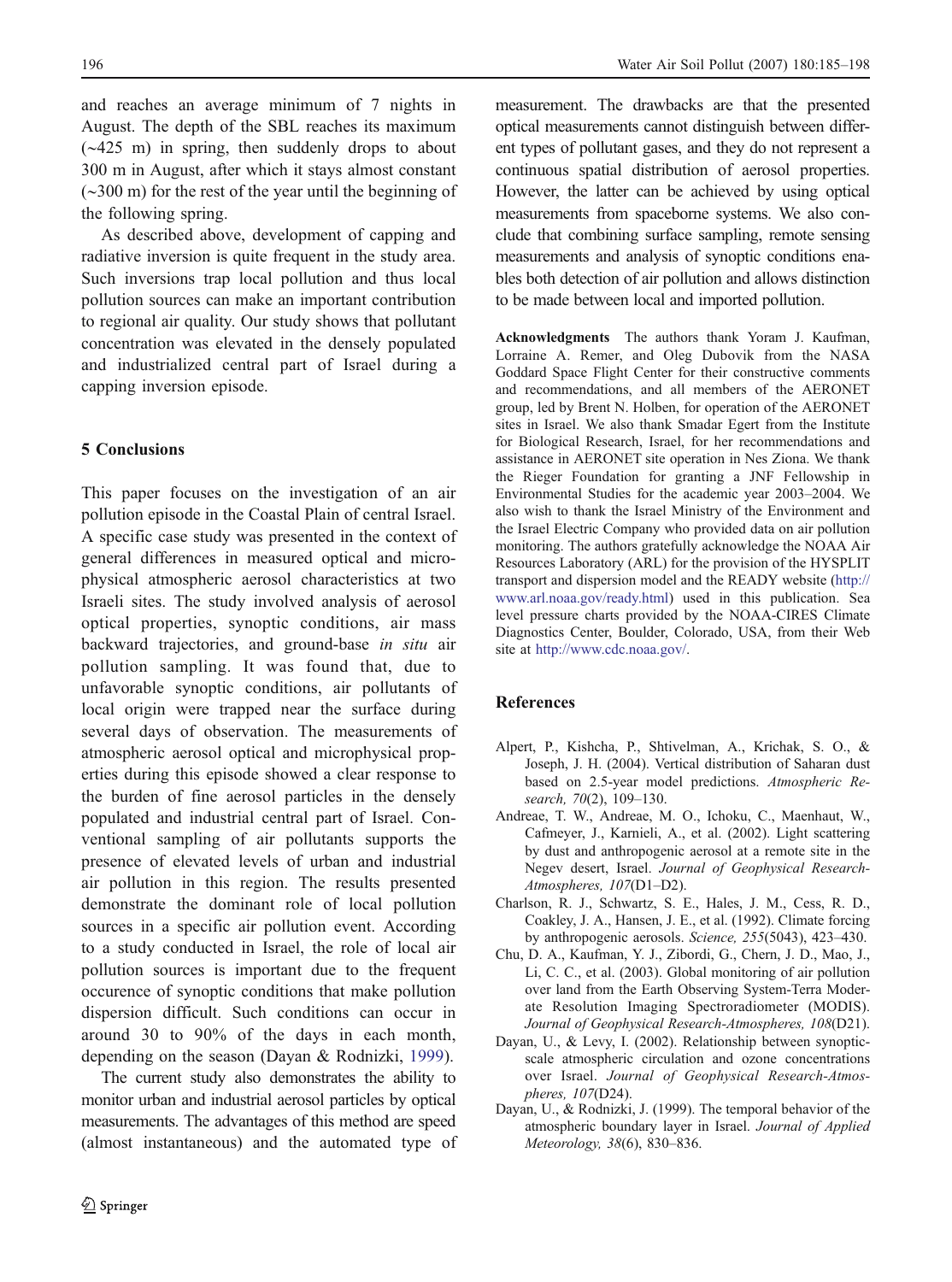- <span id="page-12-0"></span>Derimian, Y., Karnieli, A., Kaufman, Y. J., Andreae, M. O., Andreae, T. W., Dubovik, O., et al. (2006). Dust and pollution aerosols over the Negev desert, Israel: Properties, transport, and radiative effect. Journal of Geophysical Research-Atmospheres, 111(D5).
- di Sarra, A., Di Iorio, T., Cacciani, M., Fiocco, G., & Fua, D. (2001). Saharan dust profiles measured by lidar at Lampedusa. Journal of Geophysical Research-Atmospheres, 106(D10), 10335–10347.
- Draxler, R. R., & Hess, G. D. (1998). An overview of the Hysplit 4 Modeling System for Trajectories. Australian Meteorological Magazine, 47, 295–308.
- Draxler, R. R., & Rolph, G. D. (2003). HYSPLIT (HYbrid Single-Particle Lagrangian Integrated Trajectory) Model access via NOAA ARL READY Website [\(http://www.arl](http://www.arl.noaa.gov/ready/hysplit4.html). [noaa.gov/ready/hysplit4.htm](http://www.arl.noaa.gov/ready/hysplit4.html)l). NOAA Air Resources Laboratory, Silver Spring, MD. 2005.
- Dubovik, O., Holben, B., Eck, T. F., Smirnov, A., Kaufman, Y. J., King, M. D., et al. (2002a) Variability of absorption and optical properties of key aerosol types observed in worldwide locations. Journal of the Atmospheric Sciences, 59(3), 590–608.
- Dubovik, O., Holben, B. N., Lapyonok, T., Sinyuk, A., Mishchenko, M. I., Yang, P., et al. (2002b). Non-spherical aerosol retrieval method employing light scattering by spheroids. Geophysical Research Letters, 29, 10.
- Dubovik, O., & King, M. D. (2000). A flexible inversion algorithm for retrieval of aerosol optical properties from Sun and sky radiance measurements. Journal of Geophysical Research-Atmospheres, 105(D16), 20673–20696.
- Dubovik, O., Smirnov, A., Holben, B. N., King, M. D., Kaufman, Y. J., Eck, T. F., et al. (2000). Accuracy assessments of aerosol optical properties retrieved from Aerosol Robotic Network (AERONET) Sun and sky radiance measurements. Journal of Geophysical Research-Atmospheres, 105(D8), 9791–9806.
- Dulac, F., & Chazette, P. (2003). Airborne study of a multilayer aerosol structure in the eastern Mediterranean observed with the airborne polarized lidar ALEX during a STAAARTE campaign (7 June 1997). Atmospheric Chemistry and Physics, 3, 1817–1831.
- Engel-Cox, J. A., Holloman, C. H., Coutant, B. W., & Hoff, R. M. (2004). Qualitative and quantitative evaluation of MODIS satellite sensor data for regional and urban scale air quality. Atmospheric Environment, 38(16), 2495–2509.
- Erel, Y., Axelrod, T., Veron, A., Mahrer, Y., Katsafados, P., & Dayan, U. (2002). Transboundary atmospheric lead pollution. Environmental Science and Technology, 36(15), 3230–3233.
- Formenti, P., Andreae, M. O., Andreae, T. W., Galani, E., Vasaras, A., Zerefos, C., et al. (2001). Aerosol optical properties and large-scale transport of air masses: Observations at a coastal and a semiarid site in the eastern Mediterranean during summer 1998. Journal of Geophysical Research-Atmospheres, 106(D9), 9807–9826.
- Formenti, P., Boucher, O., Reiner, T., Sprung, D., Andreae, M. O., Wendisch, M., et al. (2002a). STAAARTE-MED 1998 summer airborne measurements over the Aegean Sea - 2. Aerosol scattering and absorption, and radiative calculations. *Journal* of Geophysical Research-Atmospheres, 107(D21).
- Formenti, P., Reiner, T., Sprung, D., Andreae, M. O., Wendisch, M., Wex, H., et al. (2002b). STAAARTE-MED 1998 summer airborne measurements over the Aegean Sea - 1. Aerosol particles and trace gases. Journal of Geophysical Research-Atmospheres, 107(D21).
- Gerasopoulos, E., Andreae, M. O., Zerefos, C. S., Andreae, T. W., Balis, D., Formenti, P., et al. (2003). Climatological aspects of aerosol optical properties in Northern Greece. Atmospheric Chemistry and Physics, 3, 2025–2041.
- Hamonou, E., Chazette, P., Balis, D., Dulac, F., Schneider, X., Galani, E., et al. (1999). Characterization of the vertical structure of Saharan dust export to the Mediterranean basin. Journal of Geophysical Research-Atmospheres, 104 (D18), 22257–22270.
- Hansen, J., Sato, M., & Ruedy, R. (1997). Radiative forcing and climate response. Journal of Geophysical Research-Atmospheres, 102(D6), 6831–6864.
- Holben, B. N., Eck, T. F., Slutsker, I., Tanre, D., Buis, J. P., Setzer, A., et al. (1998). AERONET-A Federated Instrument Network and Data Archive for Aerosol Characterization. Remote Sensing of Environment, 66(1), 1–16.
- Hutchison, K. D. (2003). Applications of MODIS satellite data and products for monitoring air quality in the state of Texas. Atmospheric Environment, 37(17), 2403–2412.
- Hutchison, K. D., Smith, S., & Faruqui, S. (2004). The use of MODIS data and aerosol products for air quality prediction. Atmospheric Environment, 38(30), 5057–5070.
- Ichoku, C., Andreae, M. O., Andreae, T. W., Meixner, F. X., Schebeske, G., Formenti, P., et al. (1999). Interrelationships between aerosol characteristics and light scattering during late winter in an Eastern Mediterranean arid environment. Journal of Geophysical Research-Atmospheres, 104(D20), 24371–24393.
- Israelevich, P. L., Ganor, E., Levin, Z., & Joseph, J. H. (2003). Annual variations of physical properties of desert dust over Israel. Journal of Geophysical Research-Atmospheres, 108(D13).
- Kaufman, Y. J., & Fraser, R. S. (1997). The effect of smoke particles on clouds and climate forcing. Science, 277 (5332), 1636–1639.
- Kaufman, Y. J., Gobron, N., Pinty, B., Widlowski, J. L., & Verstraete, M. M. (2002). Relationship between surface reflectance in the visible and mid-IR used in MODIS aerosol algorithm — theory. Geophysical Research Letters, 29, 23.
- Kaufman, Y. J., Tanre, D., & Boucher, O. (2002). A satellite view of aerosols in the climate system. Nature, 419(6903), 215–223.
- Koch, J., & Dayan, U. (1992). A synoptic analysis of the meteorological conditions affecting dispersion of pollutants emitted from tall stacks in the coastal-plain of Israel. Atmospheric Environment Part a-General Topics, 26(14), 2537–2543.
- Kubilay, N., Cokacar, T., & Oguz, T. (2003). Optical properties of mineral dust outbreaks over the northeastern Mediterranean. Journal of Geophysical Research-Atmospheres, 108(D21).
- Levin, Z., Ganor, E., & Gladstein, V. (1996). The effects of desert particles coated with sulfate on rain formation in the eastern Mediterranean. Journal of Applied Meteorology, 35(9), 1511–1523.
- Matvev, V., Dayan, U., Tass, I., & Peleg, M. (2002). Atmospheric sulfur flux rates to and from Israel. Science of the Total Environment,  $291(1-3)$ , 143-154.